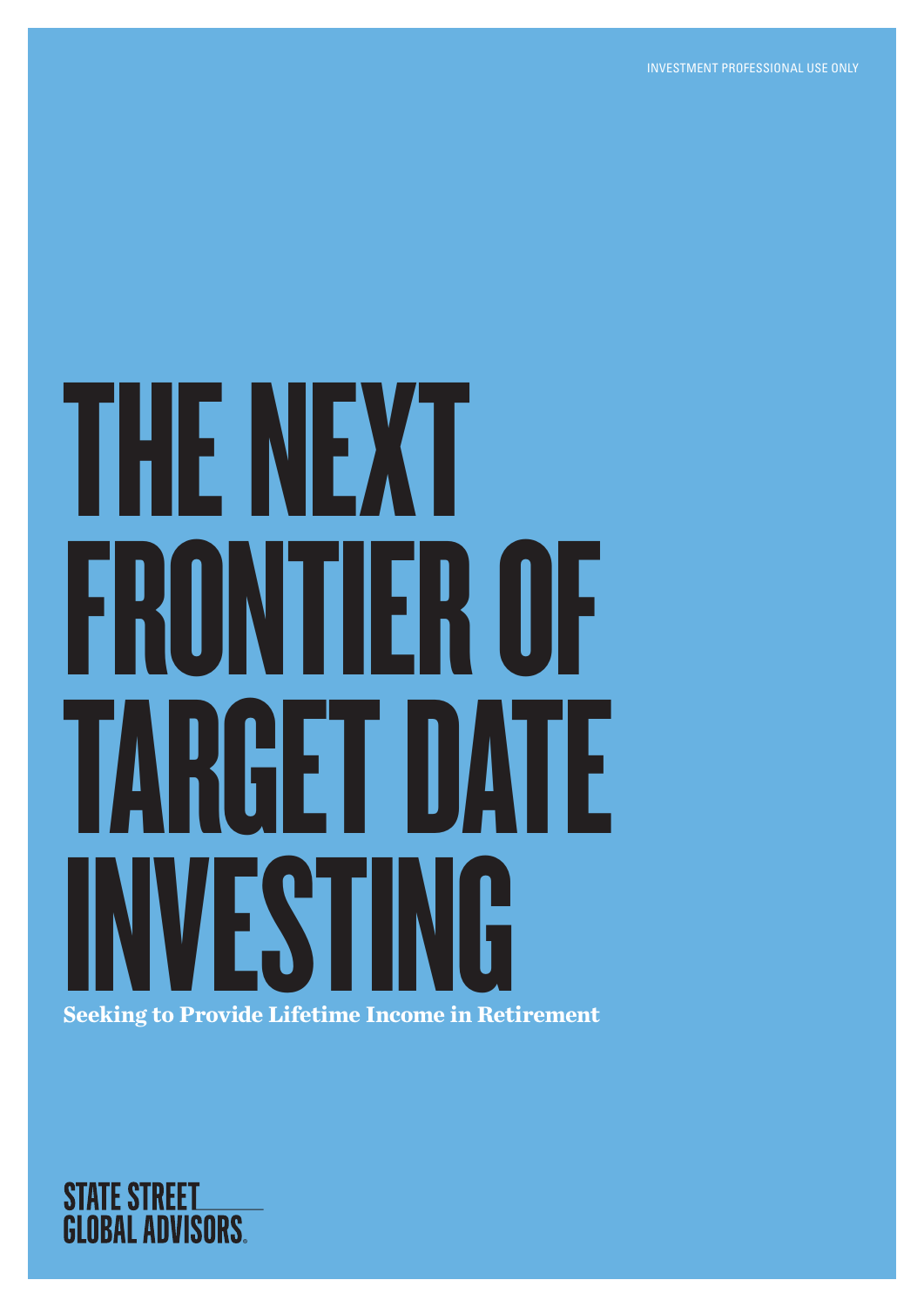**Defined Contribution (DC) plans have now become the predominant retirement savings vehicle in the United States, and the share of retirees that rely primarily on defined contribution savings has increased sharply. However, DC plans are still mainly designed for the accumulation phase and they lack the lifetime income provided by Defined Benefit (DB) plans. Through our integrated solution we seek to take DC plans to the next level, providing lifetime income in retirement while still preserving the flexibility of traditional DC plans.**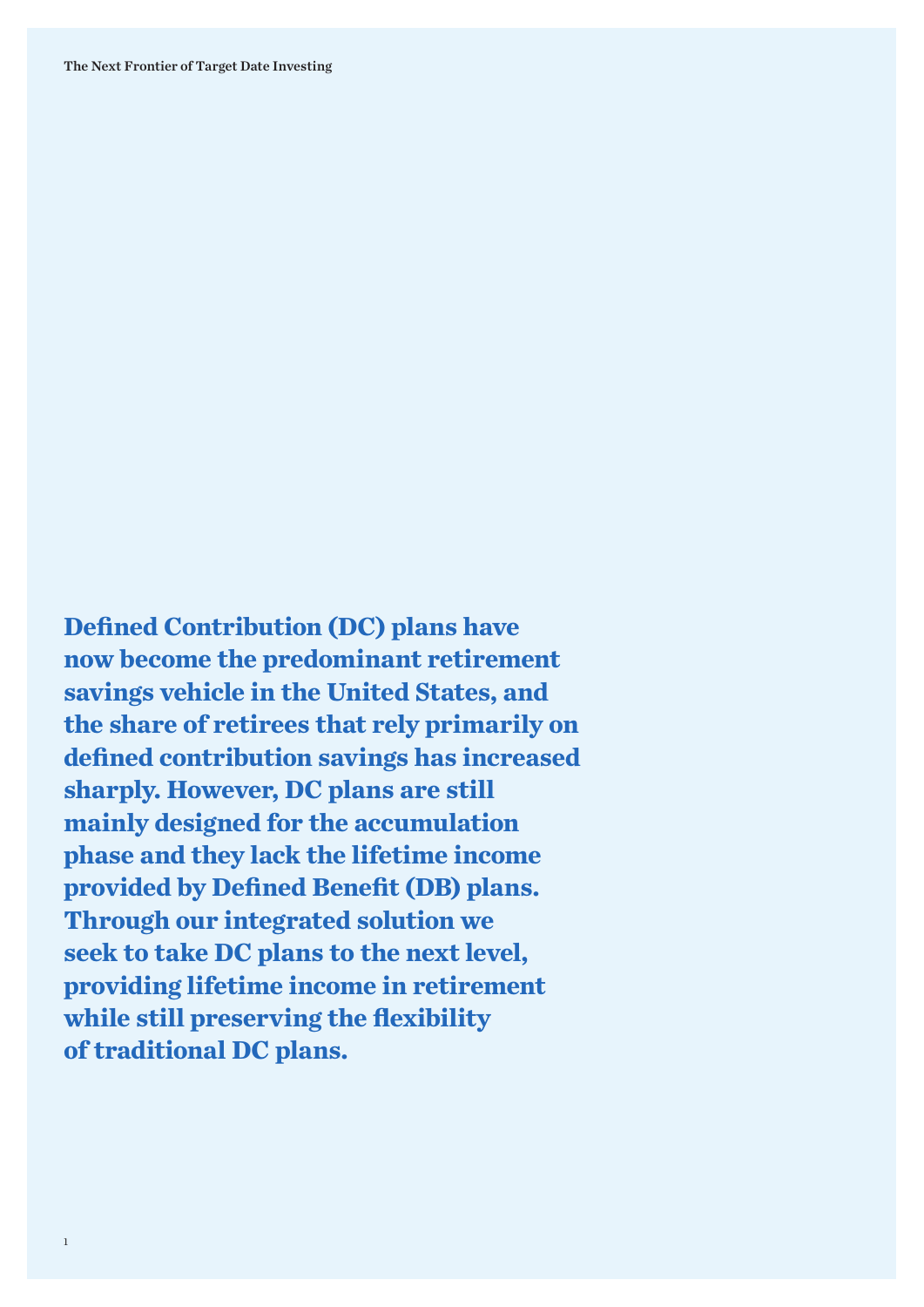#### From the participant's point of view, current DC plans have two main disadvantages compared to Defined Benefit (DB) plans.

First, participants in DC plans have to bear all the responsibility and uncertainty for investing and drawing down their savings by themselves, whereas in DB plans investment professionals make the decisions. Second, unless they purchase an annuity and very few do, participants in DC plans are fully exposed to the risk of outliving their savings. With steadily increasing life expectancy and median defined contribution savings balances of only \$76,000, it is no wonder that concerns regarding retirement consistently top the list of Americans' financial concerns.<sup>1,2</sup>

The landscape for plan sponsors is also changing. Until recently, most sponsors viewed defined contribution plans primarily as a savings vehicle, and many participants rolled their assets out of the plans at retirement. Many plans have started to see flows turn negative in recent years, and this trend is expected to strengthen over the next decade as more participants begin to retire (Figure 1). Not surprisingly, we have seen increased interest among plan sponsors in developing solutions for retaining participant assets in plans post-retirement. Policymakers are also taking steps to make it easier for employers to include income solutions in their plans. Most notably, the Department of Labor provided guidance facilitating the incorporation of deferred income annuities into a plan's default target date fund.

The retirement income approach that we have developed provides an integrated solution for both the accumulation and decumulation phases of retirement saving. First, we describe the basic philosophy underpinning our retirement income approach. Next, we describe how our product works in the different phases of the retirement saving process and how it mitigates the main risks participants face in each phase. Third, we discuss the benefits of an in-plan solution to both plan sponsors and participants; and finally, we compare our approach to other products available in the marketplace and show how our approach is unique.

#### **Figure 1: 401k Distributions Started to Outpace Contributions in 2014**



Source: Cerulli 2015, US Retirement Market.

<sup>1</sup> Gallup Economy and Personal Finance Survey, April 6–10, 2016.

<sup>2</sup> Vanguard "How America Saves 2015" Median account balance for 55–64 year old participants in defined contribution plans.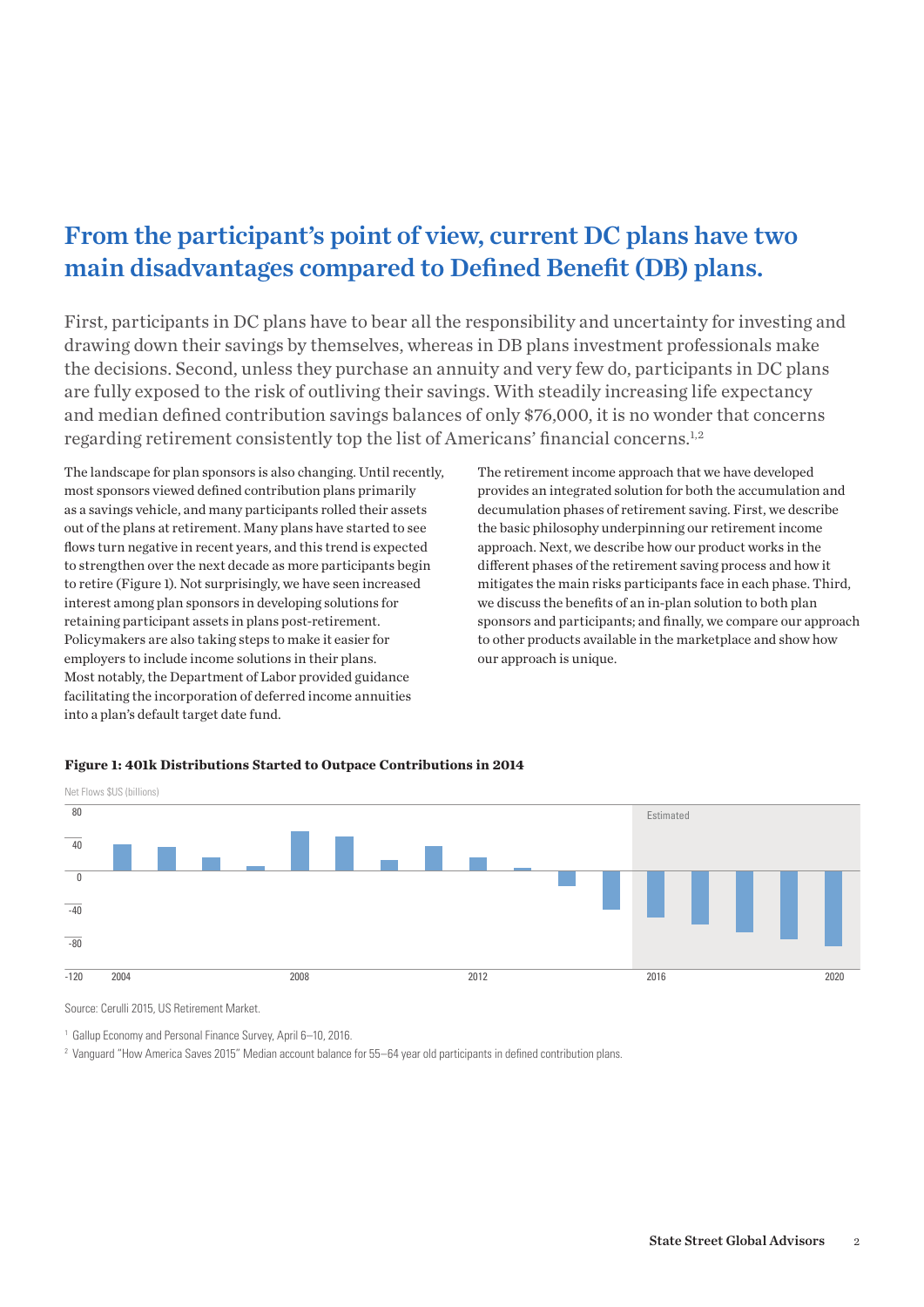#### Our Principles A Simple, Seamless Approach that Offers Advantages for Sponsors and Participants

In creating our retirement income solution, we have adhered to three key principles. We believe that the product should be simple for participants to use correctly and for plan sponsors to offer; should enable a seamless transition from the accumulation to the decumulation phase; and should provide good value for both participants and plan sponsors.

#### Simple for Participants to Use and Sponsors to Provide

Although most participants consider stable lifelong income in retirement a top priority, very few purchase annuities (a type of product that can guarantee it\*) because of the complexity of the process for purchasing an annuity. Our integrated retirement income solution is designed to be offered within a qualified default investment alternative (QDIA). This structure makes the solution very simple for participants to use, while leaving them the freedom to opt out of the income purchase if they wish. Likewise, by designing an integrated solution that is offered as part of a QDIA, and acting as a 3(38) fiduciary for insurer selection, we make it easy for plan sponsors to offer an income solution within their plan. 1

#### Integrated Solution To Provide Seamless Transitions 2

Most currently available products are designed primarily for either the accumulation phase (for example, target date funds) or the decumulation phase (payout funds). If a target date fund participant wants to receive lifelong income in retirement, he or she currently has to make an active decision to purchase it separately. Our integrated solution spans the different phases of the retirement saving process, allowing it to provide a seamless transition from accumulation to decumulation.

We know that communicating the integrated solution throughout the saving and spending phases will be critical if participants are to understand the full benefit of having an annuity as part of the default. SSGA will build an effective communications strategy for the integrated retirement income solution. The strategy will leverage insights from research on behavior and psychology, and from the science of intuitive design and behavioral nudging.

#### Leverage the Institutional Advantage to Maximize Value for Sponsor and Participants 3

Plan sponsors are uniquely positioned to help maximize value for participants. As sophisticated investment organizations, plan sponsors are in a powerful position to negotiate the pricing and implementation of an integrated retirement income solution on behalf of participants, with the aim of achieving an outcome that is better than participants could obtain by themselves in the retail market. For plan sponsors, providing a competitive retirement package may improve the ability to attract key employees and enhance workplace productivity.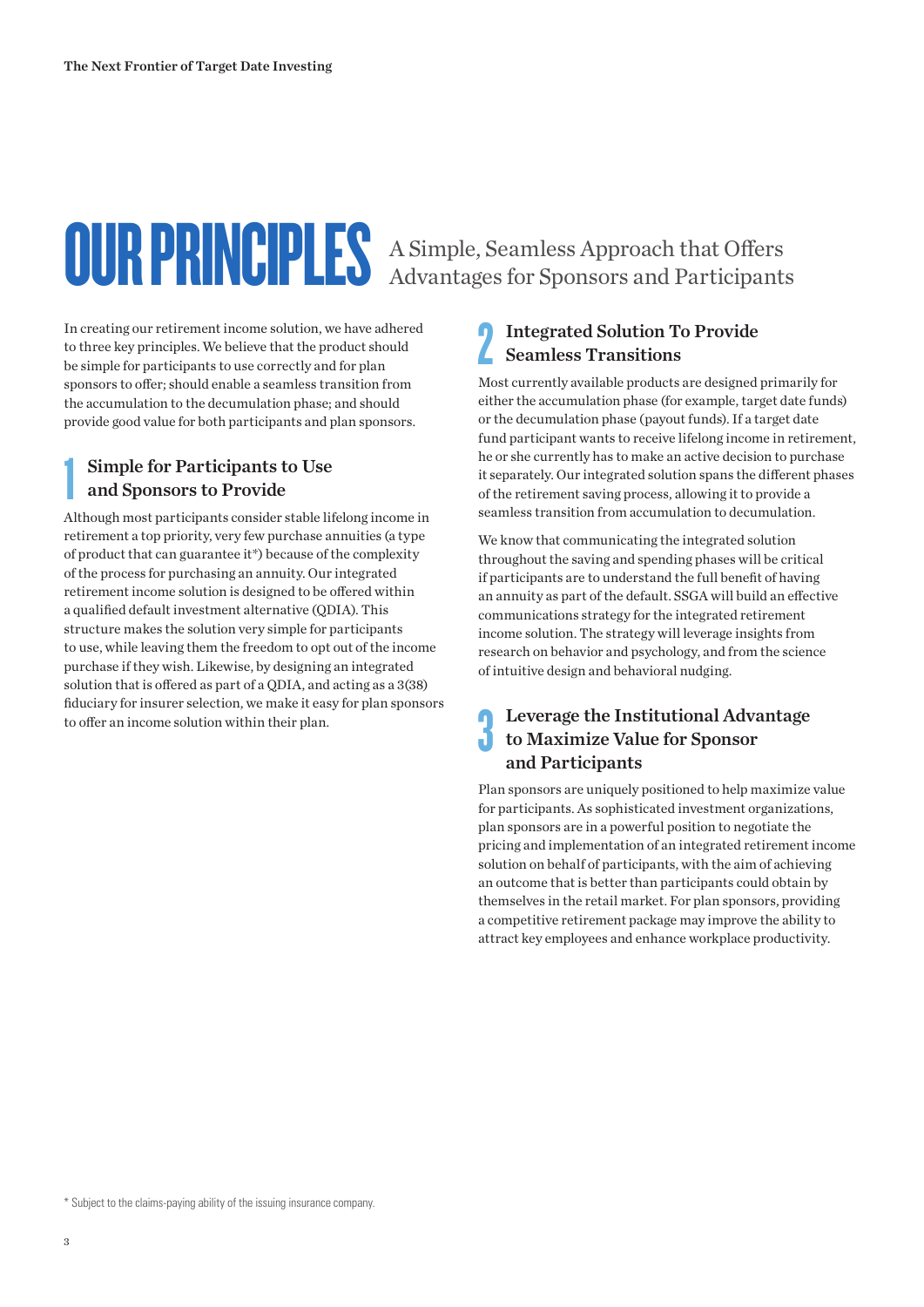## AN EVOLVING SOLUTIO

#### To Mitigate Key Risks in Different Stages

Unlike a DB participant, participants in a DC plan bear all of the risks associated with funding retirement. Specific risks include:

- • **Accumulation risk** The risk of not accumulating enough assets to fund retirement, which may result from insufficient savings rate and/or low investment returns
- • **Longevity risk** The risk of outliving one's assets and sources of income
- • **Inflation risk** The risk that the purchasing power of income will decline over time
- • **Sequencing risk** The point-in-time risk related to asset price fluctuations; in this solution, sequencing risk is particularly relevant to the annuity purchase
- • **Decision risk** The risk of not making the right decisions at the right times

Our research shows that most participants would benefit from using part of their balance to purchase an annuity. Not having to protect against the risk of outliving their assets (longevity risk) would allow participants to make higher annual withdrawals from the rest of their balance (Figure 2). Despite these benefits and a widely expressed preference for stable income in retirement, very few participants purchase an annuity, partly because it requires considerable active effort (decision risk) to choose between providers and annuity features. Participants are also exposed to sequencing risk in making a one-off purchase of an annuity for retirement.

In developing our retirement income solution, we have created an integrated approach that mitigates the various risks that participants face in the different stages of the retirement saving process. Rather than forcing participants to choose a new investment option for each stage, the investment solution itself evolves so that participants can stay with the same product throughout their retirement journey. Incorporating a deferred annuity into the retirement solution as a default mitigates both the sequencing and decision risk of an annuity purchase, providing participants with a solution that they may not have been able to create by themselves. SSGA also performs a review of the annuity to make sure that the product is prudently selected. SSGA is able to offer this level of integration by partnering with a major insurance company and by facilitating the conversation between the plan sponsor and the recordkeeper.

#### **Figure 2: Incorporating a Deferred Annuity and a Drawdown Strategy Retains Benefits of Both Liquidity and Income Security**

Annual rate at which participants can draw down assets with a 95% probability of not exhausting their assets during their lifetime



Source: SSGA Defined Contribution team, December 2015. For illustrative purposes only. Annuity prices are as of December 2015 and may have changed. All calculations made using mortality rates from the Society of Actuaries RP-2014 mortality tables for healthy annuitants using a 50/50 blend of male and female mortality and ISG capital market forecasts for Q4/2015. The median life-expectancy at age 65 in these tables is 85. Drawdown assumptions include a 2% cost of living adjustment and a retirement age of 65. **Self-managed drawdown:** we assume the participant has all their retirement assets in a 35/65 portfolio with an expected return of 4.5% and a risk level of 7.3%. The drawdown rate is the annual rate at which a participant could draw down their assets with a 95% probability of not exhausting their assets during their lifetime. **Hybrid:** we assume the participant uses 25% of their retirement assets to purchase a 50% joint and survivor annuity with a return of premium benefit and a 2% COLA which starts payments at age 80 and invests the remainder of the assets in a 35/65 portfolio with an expected return of 4.5% and a risk level of 7.3%. The hybrid drawdown rate is the continuous annual rate at which the participant could draw down their assets between the ages 65 and 80 and use the remainder of their assets to supplement their annuity income after the age of 80. **Annuity:** the annual payment that the participant would receive if they used all their retirement assets to purchase an immediate 50% joint and survivor annuity with a 2% COLA starting payments at age 65. Calculations for the self-managed drawdown and the drawdown portion of the hybrid solution are based on simulations (simulation count = 100,000) and do not reflect the effects of unforeseen economic and market factors on decision-making. Annuity prices are based on MetLife quotes for December 2015. Expected returns are based upon estimates and reflect subjective judgments and assumptions.

<sup>3</sup> Income security past 80 is subject to the claims-paying ability of the issuing insurance company.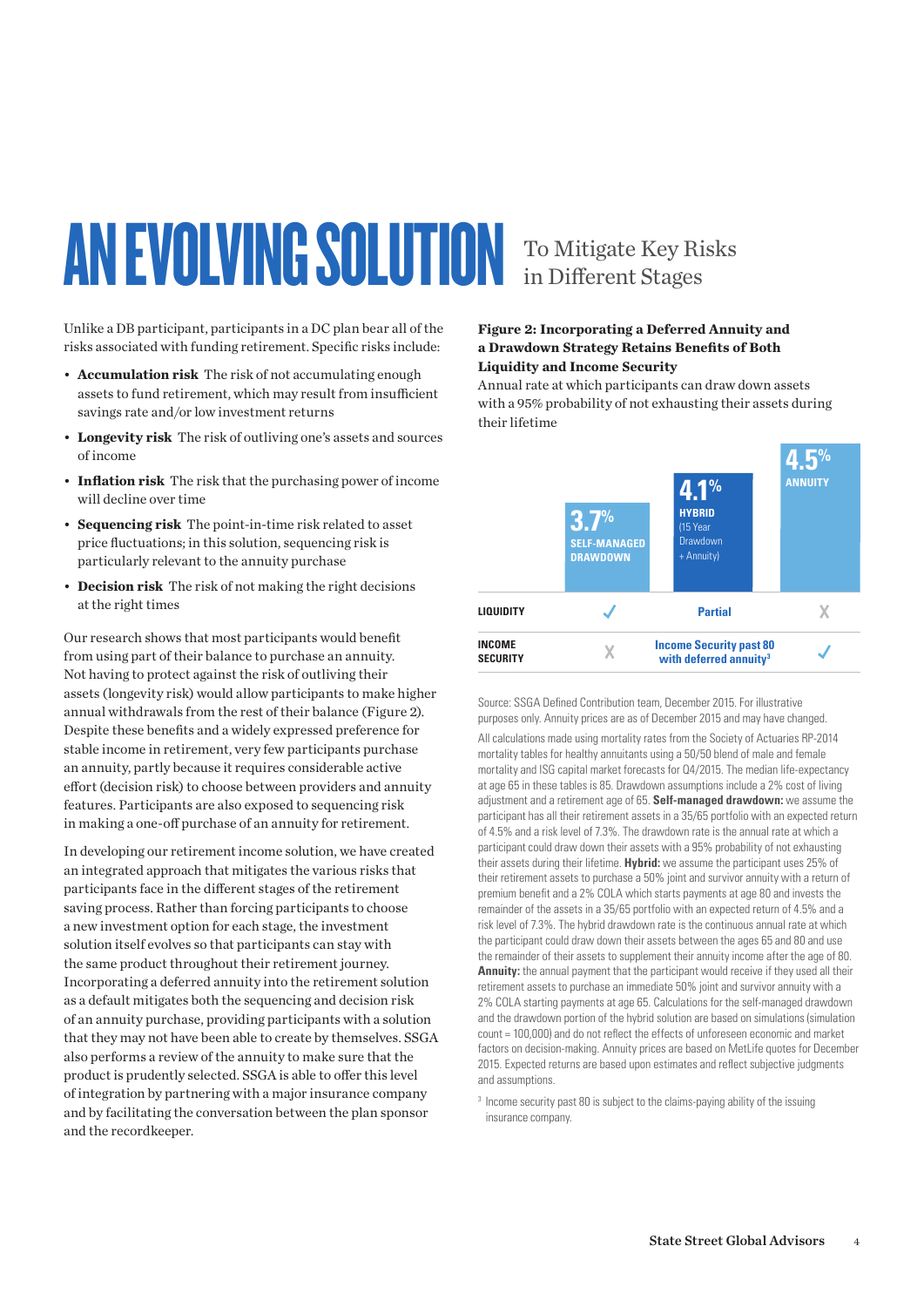## **RETIREMENT SAVING PROCESS**

In order to better understand how the solution addresses different risks over time, we have divided the retirement saving process into three main phases: (1) the saving or accumulation phase until age 65, (2) the drawdown phase age 65–80 and (3) elderhood after 80. We further subdivide the accumulation phase into (1a) the core accumulation phase before 55 and (1b) the pre-retirement phase 55–65. The importance of each risk at a given time depends on the life stage of the participant.

Decumulation Strategy

#### **Our Solution Evolves to Address Participant Risks at Different Stages**

**The information contained below is for illustrative purposes only**

|                                                              | ACCUMULATION Strategy                                                                                          |                                                                                                | <sup>1110</sup> <sup>idlion Strategy</sup>                                                                                                                                                                | Guaranteed Lifelong Income                                                                                                                                |
|--------------------------------------------------------------|----------------------------------------------------------------------------------------------------------------|------------------------------------------------------------------------------------------------|-----------------------------------------------------------------------------------------------------------------------------------------------------------------------------------------------------------|-----------------------------------------------------------------------------------------------------------------------------------------------------------|
|                                                              | <b>CORE ACCUMULATION (&lt;55)</b><br><b>PHASE 1A</b>                                                           | PRE-RETIREMENT (55-65*)<br><b>PHASE 1B</b>                                                     | <b>DRAWDOWN (65*-80)</b><br><b>PHASE 2</b>                                                                                                                                                                | <b>ELDERHOOD (&gt;80)</b><br><b>PHASE 3</b>                                                                                                               |
| <b>Portfolio</b><br><b>Characteristics</b>                   | Accumulates assets and operates<br>like a normal target date strategy                                          | Allocates a portion of the fund to<br>an annuity pre-funding strategy                          | Income distributed through the sale of<br>investment assets via a drawdown, while<br>assets in the pre-funding strategy are used<br>to buy deferred income annuities                                      | Income distributed in the<br>form of quaranteed <sup>4</sup> lifelong <sup>5</sup><br>annuity <sup>6</sup> payments                                       |
| Key<br><b>Risks</b>                                          | 1. Accumulation risk<br>2. Decision risk<br>3. Sequencing risk                                                 | 1. Sequencing risk<br>2. Decision risk<br>3. Accumulation risk                                 | 1. Decision risk<br>2. Sequencing risk<br>3. Inflation risk                                                                                                                                               | 1. Longevity risk<br>2. Decision risk<br>3. Inflation risk                                                                                                |
| Current<br>Gaps                                              | Only half of employers<br>auto-enroll employees into<br>retirement savings plans                               | Limited quidance for decisions<br>related to post-retirement phase                             | Very few participants annuitize to<br>protect against longevity risk                                                                                                                                      |                                                                                                                                                           |
|                                                              |                                                                                                                | Current TDFs do not protect<br>against decision risks related<br>to annuity purchase           | Current TDFs do not protect against<br>market and decision risks related<br>to annuity purchase                                                                                                           | More than half of people in advanced<br>life stage suffer from significant<br>cognitive impairment, limiting their<br>ability to make effective decisions |
| Integrated<br><b>Retirement</b><br>Income<br><b>Solution</b> | Auto-enroll employees into<br>age-appropriate target date<br>funds at a sufficiently high<br>contribution rate | The target date fund<br>automatically starts to allocate to<br>an annuity prefunding portfolio | The participant is defaulted into an<br>annuity purchase at 65 (with the ability<br>to opt out), using the assets they have built                                                                         | At 80, the participant starts to receive<br>automatic payments from the deferred<br>annuity they purchased at 65                                          |
|                                                              |                                                                                                                | to prepare for annuity<br>purchase at 65                                                       | up in the prefunding portfolio<br>Participants make withdrawals from the<br>drawdown fund to provide income until<br>annuity payments start. The drawdown fund<br>will include inflation-protected assets | The annuity incorporates a COLA<br>to protect against inflation                                                                                           |

Source: State Street Global Advisors Defined Contribution; \* Assumed age at retirement; The information contained above is for illustrative purposes only.

<sup>4</sup> An annuity contract's financial guarantees are solely the responsibility of and are subject to the claims-paying ability of the issuing insurance company.

<sup>5</sup> Average US life expectancy at age 80 is 9.48 years (UN population projections). The annuity described in this paper incorporates a return of premium benefit. This means that if the participant (and spouse in the case of a J&S annuitant) dies before they have recouped their initial premium, the difference between the initial premium and the payments received will be returned to the estate.

<sup>6</sup> Annuities available via SSGA are issued by third-party insurance companies, which are not affiliated with any State Street Bank and Trust Company entity, including SSGA.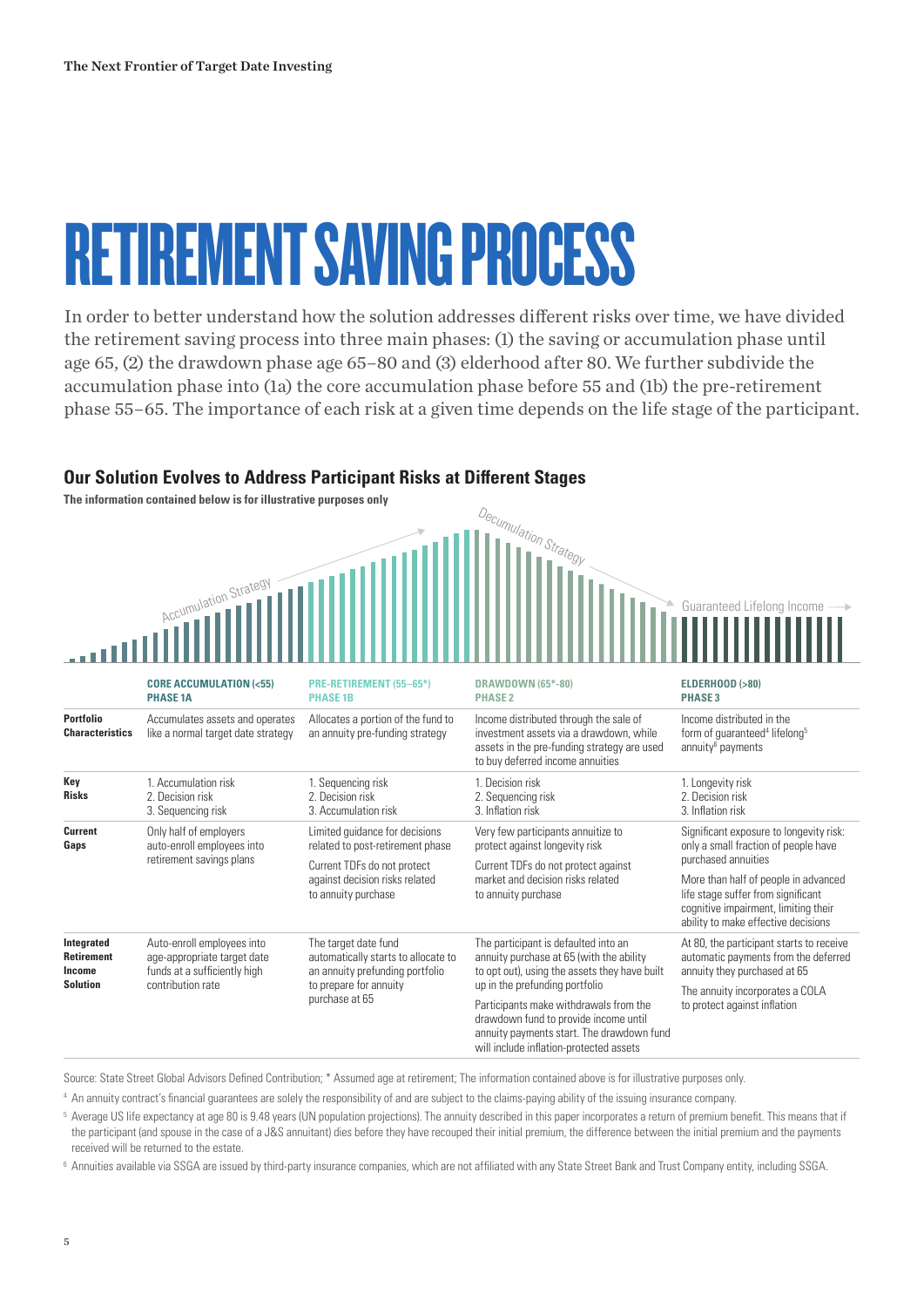## Phase 1a & 1b Accumulation

In the core accumulation phase (1a), until the participant reaches 55, the product operates like a traditional target date fund. The plan sponsor can help participants by automatically enrolling them into the fund at a sufficiently high contribution rate and possibly by providing a matching contribution.

The pre-retirement phase (1b), after the participant turns 55, is where the integrated solution starts to diverge from a standard target date fund. At this point the solution starts to build an allocation to an annuity prefunding strategy. One of the key risks participants face when seeking to purchase an annuity is sequencing risk, also known as point-in-time risk. In the context of an annuity purchase, this is the risk that either the price of annuity income is exceptionally high or the value of the assets used to purchase the annuity is exceptionally low at the time of purchase (or both). Due to the long-dated nature of a deferred annuity intended to protect against longevity, even small changes in interest rates can lead to significant differences in the amount of income that the participant is able to purchase.

#### Building Assets and Exposure to an Annuity Prefunding Strategy

In order to prepare participants for the annuity purchase, the target date fund starts to build an allocation to an annuity prefunding strategy 10 years prior to the expected date of retirement. This strategy consists of a pool of assets with a risk profile that is broadly consistent with the expected cash flows and price of the annuity. The fund will systematically increase the allocation to the prefunding strategy on a quarterly basis, reaching the target allocation when the fund reaches maturity (for example, the 2020 fund will reach maturity in 2020). The target allocation for the prefunding strategy will vary depending on interest rates and expected returns on asset classes, but under current rules it will be capped at a maximum of 25% of total assets. After participants reach 65, they will use up to 25% of their assets or \$125,000 to purchase the deferred group annuity (unless they have opted out).

Building the exposure up gradually can protect participants against changes in the cost of annuity income at a given point in time. A participant with an allocation to an annuity prefunding portfolio is less exposed to fluctuations in interest rates than one making a cash purchase of an annuity. *See "Annuity Prefunding in Practice" on the next page.*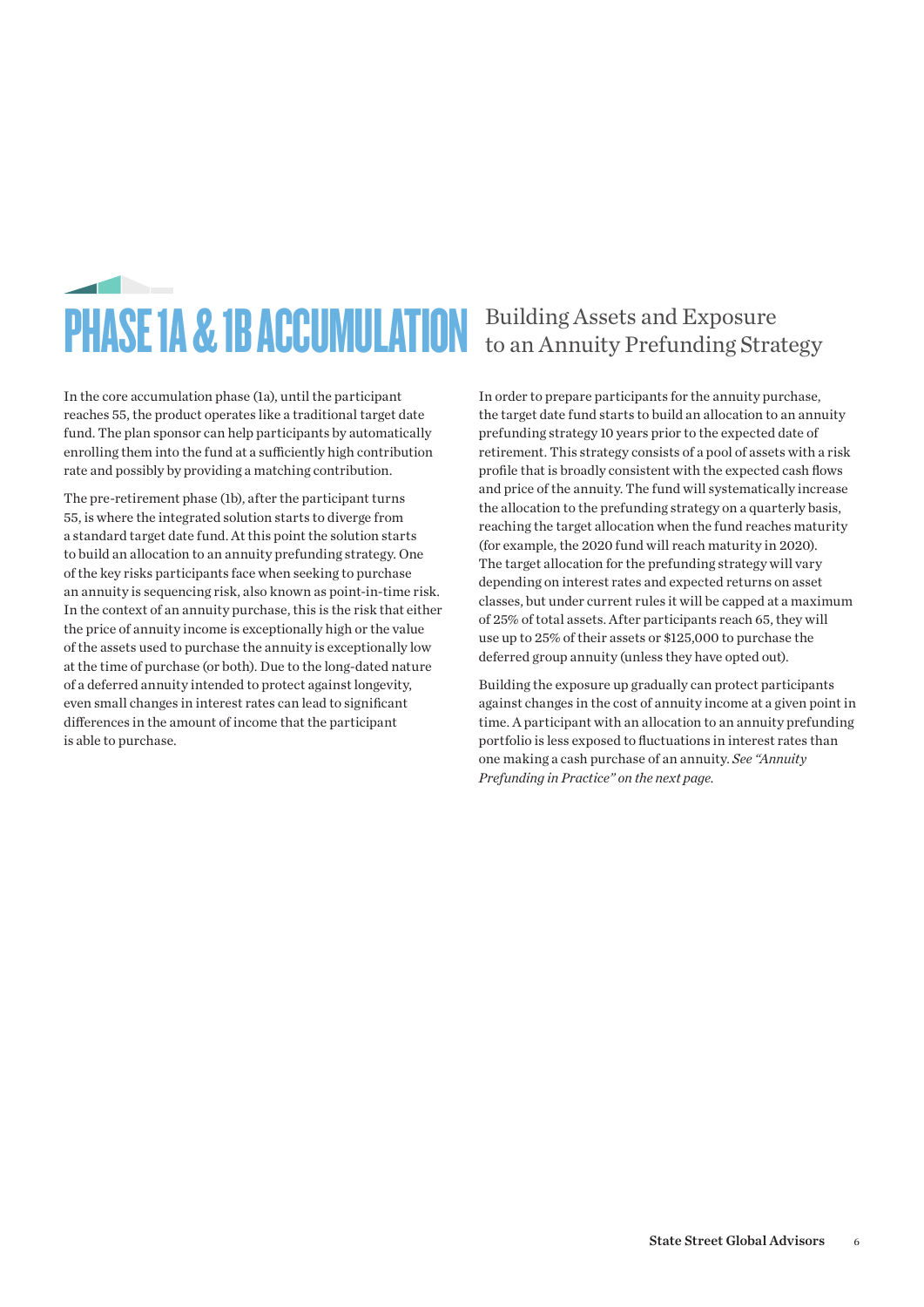#### **Annuity Prefunding Strategy in Practice**

The pre-funding strategy helps to mitigate the sequencing risk associated with an annuity purchase by building up exposure to annuity prices over 10 years. The objective of the prefunding strategy is to invest in a pool of assets that have a risk profile broadly consistent with the expected cash flows and pricing of the annuity. These assets include fixed income securities such as long-maturity investment grade corporate bonds, Treasury securities and high yield corporate bonds. The fund steadily increases its allocation to the prefunding strategy to reach the target level when the fund reaches its target year. The target level for the prefunding strategy may change over time, depending on asset class forecasts and the expected level of income from the annuity. The amount of assets the participant may ultimately use to pay the premium for the Qualified Longevity Annuity Contract currently is capped at the greater of \$125,000 or 25% by regulations.

In a rising interest rate environment, the market value of the assets within the pre-funding strategy would be expected to decline. At the same time, due to the inverse relationship between interest rates and annuity prices, the annuity would be able to provide more expected income for a given premium value. Thus, fewer assets are required to achieve a similar income level from the annuity purchase than would have been available prior to the interest rate increase. The following chart illustrates the impact of a rise or fall in interest rates on the value of the prefunding portfolio, and the annuity income that could be purchased with that portfolio.

The annuity prefunding strategy is liquid, so it allows complete flexibility for the participants to change their investment option between ages 55 and 65 according to their needs and preferences. As such, they do not have to commit to any annuity purchases prior to 65. Second, the liquidity of the annuity

prefunding strategy makes it easy to withdraw the assets in the event that the participant decides to change employers and roll their savings over to the new employer's plan.7 Last, the annuity prefunding strategy is relatively simple to administer and record keep, and is cost-effective at relatively low scale.

| As <b>Interest Rates</b> go up, | cost of the <b>Annuity</b> goes down. |
|---------------------------------|---------------------------------------|
|---------------------------------|---------------------------------------|

#### **Estimated Impact of Changes in Interest Rates** On Value of Prefunding Portfolio and Annuity Income

| <b>Interest Rate Level</b> | <b>Prefunding Strategy</b><br><b>Estimated Value</b> | <b>Estimated</b><br><b>Monthly Benefit</b> |  |
|----------------------------|------------------------------------------------------|--------------------------------------------|--|
| <b>December 2015 Rates</b> | 100,000                                              | 1.260                                      |  |
| $+100$ bps                 | 79.910                                               | 1.090                                      |  |
| $-100$ bps                 | 125,670                                              | 1 2 7 7                                    |  |

These payout rates are estimates for a joint annuity purchased at age 65 with payout beginning at age 80, a 2% COLA, death benefit and cash refund, assuming a 50% male and 50% female population. The estimated prefunding strategy value is based upon an instantaneous parallel shift in rates with no change in credit spreads based on interest rates as of December 31st 2015. The impact of duration and convexity are included. The portfolio duration of the prefunding strategy portfolio is assumed to match the duration of the estimated annuity cash flows. The estimated monthly benefits are based upon MetLife quotes as of December 2015. These calculations assume that the value of the prefunding portfolio does not exceed 25% of the participants' total assets; the actual amount used to purchase the annuity will depend on the total ending portfolio value.

The above estimates based on certain assumptions and analysis made by SSGA. There is no guarantee that the estimates will be achieved.

<sup>7</sup> Participants who leave the fund prior to receiving their annuity will not be eligible for the income benefits described in this document. Participants who are not in the correct fund for their age may not obtain the income benefits.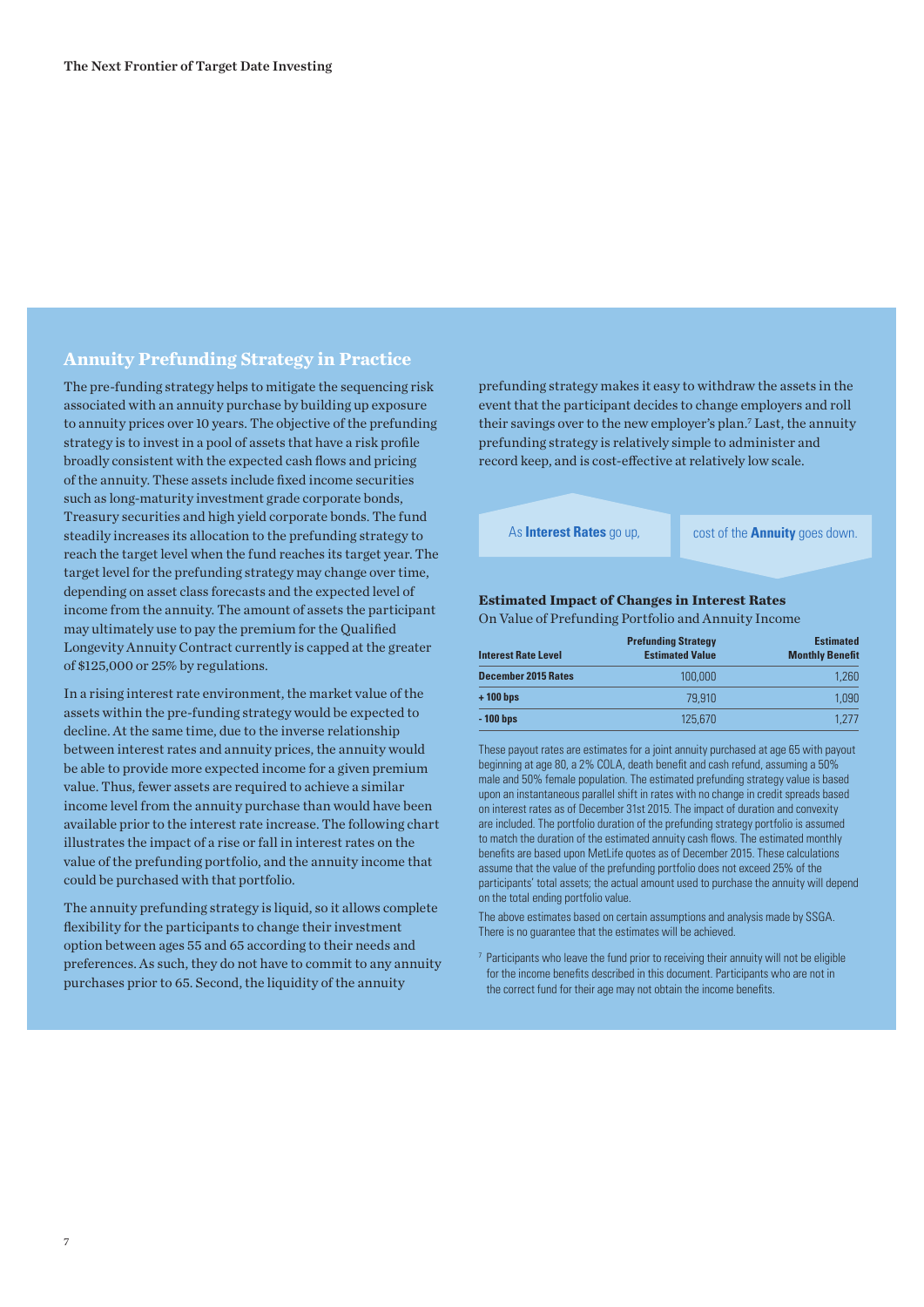### PHASE 2 DRAWDOWN Deferred Annuity Purchase and Drawdown

Many target date funds continue to evolve their asset allocation for some years after the landing date. However, the decision for how to draw down their assets in retirement typically is left to the participants. One of the most challenging parts of that decision is how long they will need to make their money last.

The integrated retirement income solution balances the various trade-offs by using as much as 25% of the target date fund's balance at age 65 to purchase a deferred annuity. The deferred annuity will start to pay income when the participant reaches the age of 80. We use a deferred annuity for two main reasons:

1. Using a deferred annuity enables us to use only a portion of the participant's assets to provide insurance against longevity risk, while maintaining the flexibility to draw down the remaining 75% of assets at their own pace. Research and practical experience has shown that people are far more willing to annuitize part rather than all of their savings and that early in retirement participants may need considerable flexibility.8 For participants, knowing that they will receive a guaranteed income from 80 will reduce the complexity of the spending decision, as they will know how long they need to make their money last. This should allow them to draw down their savings faster than if they had to allow for an uncertain time horizon. We will provide participants with some guidelines for prudent withdrawal rates at different ages, but participants will have full flexibility to determine their own spending, subject to minimum distribution requirements.

8 Beshears, John, James J. Choi, David Laibson, Brigitte C. Madrian, Stephen P. Zeldes, 2013 "What Makes Annuitization More Appealing".

- <sup>9</sup> Agarwal, Sumit, John C. Driscoll, Xavier Gabaix, David Laibson, 2009 "The Age of Reason: Financial Decisions over the Life-Cycle with Implications for Regulation"
- <sup>10</sup> Participants have the ability to opt out prior to the annuity purchase. Participants who are not invested in the correct fund for their age may not receive the income product.

2. For most people, financial decision-making capacity peaks in the mid-50s and remains strong through the 60s. The rate of cognitive decline increases rapidly after the age of 70, to the point that about half of the population between ages 80 and 89 has significant cognitive impairment.<sup>9</sup> The integrated retirement income solution is designed so that participants make the decision to invest in the annuity prefunding strategy at age 65, when they are close to the peak of their decision-making abilities. From the age of 80 on, participants will receive steady income from the deferred income annuity, providing security that they will not outlive their savings and relieving them of the need to make significant financial decisions at a time when they are likely to have diminished capacity to do so.

Once participants reach 65, provided they are in the right fund for their age, a portion of their accumulated balance, up to the lesser of 25% or \$125,000, will be used to purchase a deferred annuity.10 The upper limit is set by the Treasury guidance regarding the maximum size of a QLAC purchase. *See "What is a Qualifying Longevity Annuity Contract?" on page 10. The* annuity will start to pay income when participants reach age 80.

Participants who do not wish to purchase the annuity will have to affirm that they wish to opt out. These participants will always have the option of choosing from other funds on the plan menu or rolling their assets out of the plan.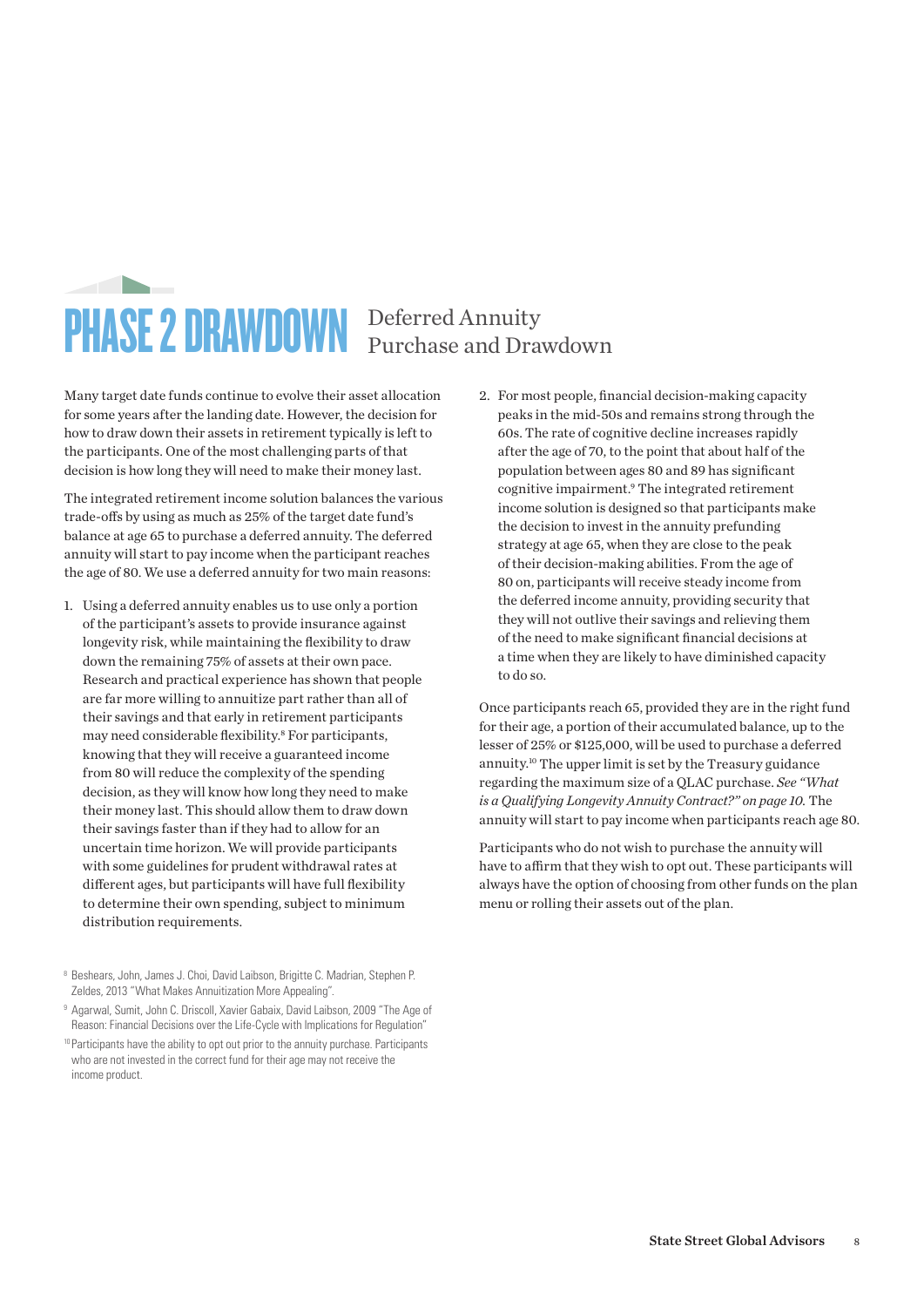#### **What is a Qualifying Longevity Annuity Contract (QLAC)?**

#### **In July 2014, the US Treasury issued final regulations on the QLAC. This form of deferred income annuity allows participants to:**

- Defer a portion of their guaranteed income payments to a later age
- Reduce their Defined Contribution plan balance subject to required minimum distribution (RMD) rules

#### **For a deferred income annuity (DIA) to satisfy QLAC regulations, it must:**

- • Limit premiums to the lesser of 25% of the participant's balance or \$125,000\*
- Specify an income payment start date that begins before age 85
- Provide no cash value, commutation benefit or other similar features
- • Provide annuity income payments that meet the applicable RMD rules

#### **Prior Regulations**

RMD calculations based on full \$500,000 balance regardless of QLAC purchase



#### **New Regulations**

RMD calculations based on balance after QLAC purchase



**\$ 125,000\***

Participants will retain full access to the part of their assets that has not been annuitized. The remainder of the accumulated balance will go into the Drawdown Fund. This is a relatively conservative, multi-asset class fund that is designed specifically for participants who have purchased the QLAC

annuity. The fund will provide a source of income until annuity payments start at age 80. If they wish, participants can also leave money in the Drawdown fund after age 80 to supplement the income from the annuity after payments have started.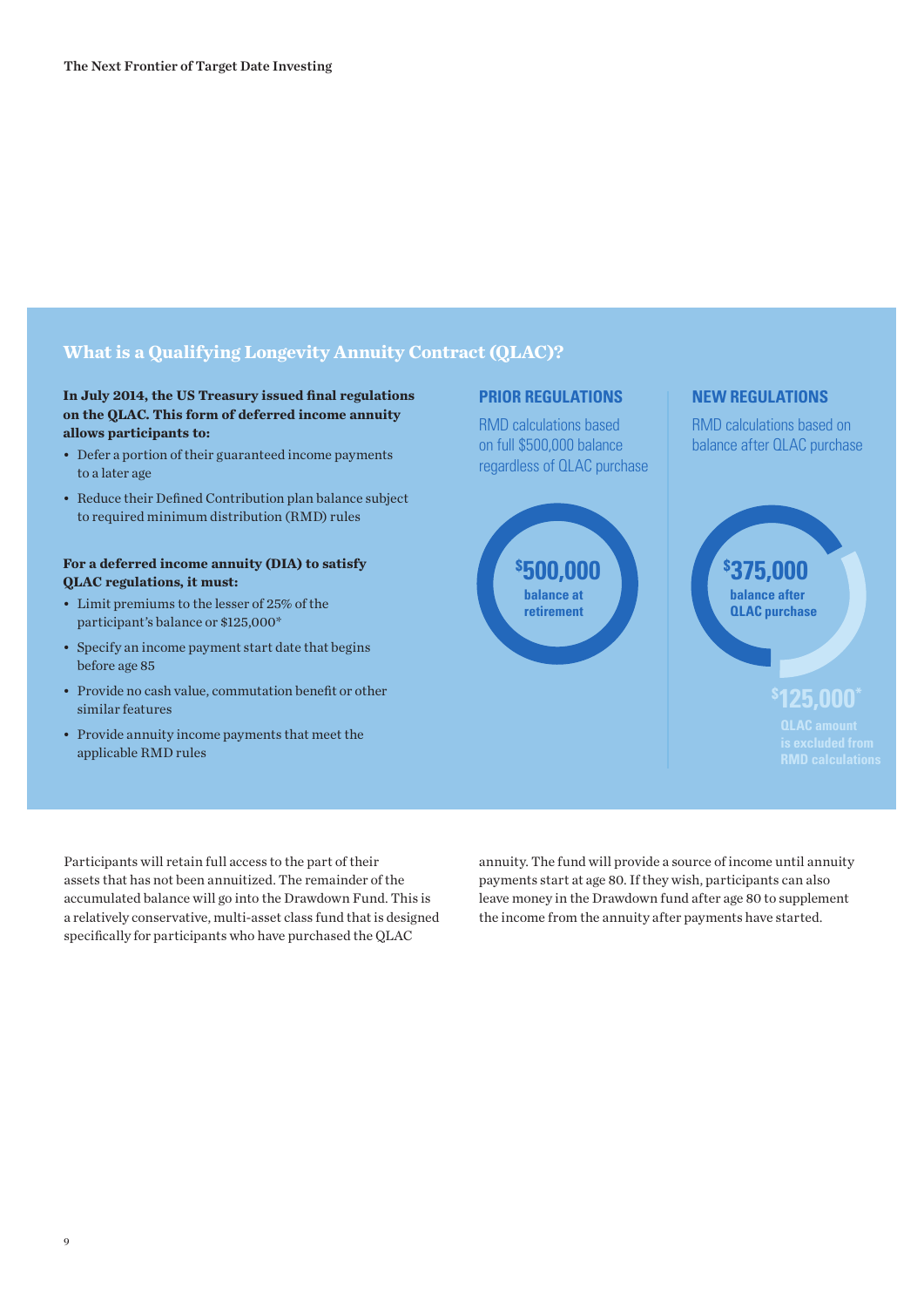### PHASE 3 ELDERHOOD Annuity Payments Start

Once participants reach age 80, they will start to receive payments from the deferred income annuity they purchased at 65. These payments will provide the participant with protection against the risk of outliving their assets and will relieve them of the burden of making financial decisions at a time when they may be suffering from cognitive impairment or other health problems. All participants will receive a return of premium guarantee, meaning that if they die before they have recouped their initial premium, the remainder of the premium payments will be returned to their designated beneficiaries. The annuity also will have a Cost of Living Adjustment (COLA) to help protect against inflation.<sup>11</sup>

#### In-Plan Annuities Offer Advantages for Plan Sponsors and Participants

#### **Plan Sponsors Can Leverage Their Institutional Advantage to Improve Participant Outcomes**

For plan sponsors, providing a retirement income solution as an in-plan solution offers a number of benefits. First, plan sponsors can leverage their scale and institutional investment knowledge to offer participants an integrated solution to which they would not have access otherwise. This institutional advantage can improve participant results both before and during retirement. Providing an attractive retirement package may help plan sponsors to position themselves as an employer of choice in attracting and retaining talent.

Second, keeping assets in the plan after retirement is likely to be beneficial for both employers and employees. The retirement of the baby boomers will lead to asset outflows from DC plans. Plan sponsors seeking to retain scale may want to provide participants with an investment solution that allows them to keep their assets within the sponsor's plan during their retirement. When asked, most participants say they consider stable income in retirement to be "a must." Most trust their employer and would welcome assistance from their employers in how to save for retirement. <sup>12</sup>

#### **Features of the QLAC in the Integrated Retirement Income Solution**

The QLAC that we will use in our retirement income product includes the following features:

#### **Cost of Living Adjustment (COLA)**

The annuity payments will rise by a fixed percentage each year to protect against increases in the cost of living.<sup>11</sup>

#### **Death Benefits and Return of Premium**

| <b>Annuity Type</b>              | <b>Single Life</b>                                  | <b>Joint &amp; Survivor</b>                                                                                                                     |  |  |
|----------------------------------|-----------------------------------------------------|-------------------------------------------------------------------------------------------------------------------------------------------------|--|--|
| Participant dies<br>before 80    | Return of premium<br>to estate                      | <b>Surviving Spouse assumes</b><br>ownership of QLAC (at 50%<br>or $75%$ )<br>If both spouses die there is a<br>return of premium to the estate |  |  |
|                                  |                                                     |                                                                                                                                                 |  |  |
| Participant<br>(and/or surviving | Cash refund of un-<br>recouped premium<br>to estate | <b>Surviving Spouse will receive</b><br>50% (or 75% annuity)                                                                                    |  |  |
| spouse) dies after<br>age 80     |                                                     | <b>If Surviving Spouse dies</b><br>there will be a cash refund of<br>un-recouped premium to estate                                              |  |  |

<sup>11</sup> There is no guarantee that the income from the annuity will keep pace with the rate of inflation generally, or for certain types of services including healthcare costs.

<sup>12</sup> SSGA Biannual DC Investor Survey July 2013. Partnered with TRC Market Research, an independent marketing research firm located in suburban Philadelphia 20-minute online survey Panel of 1,498 verified 401(k), 403(b), 457 and profit-sharing plan participants and retirees, age 40 to 70, who were actively engaged with their plans.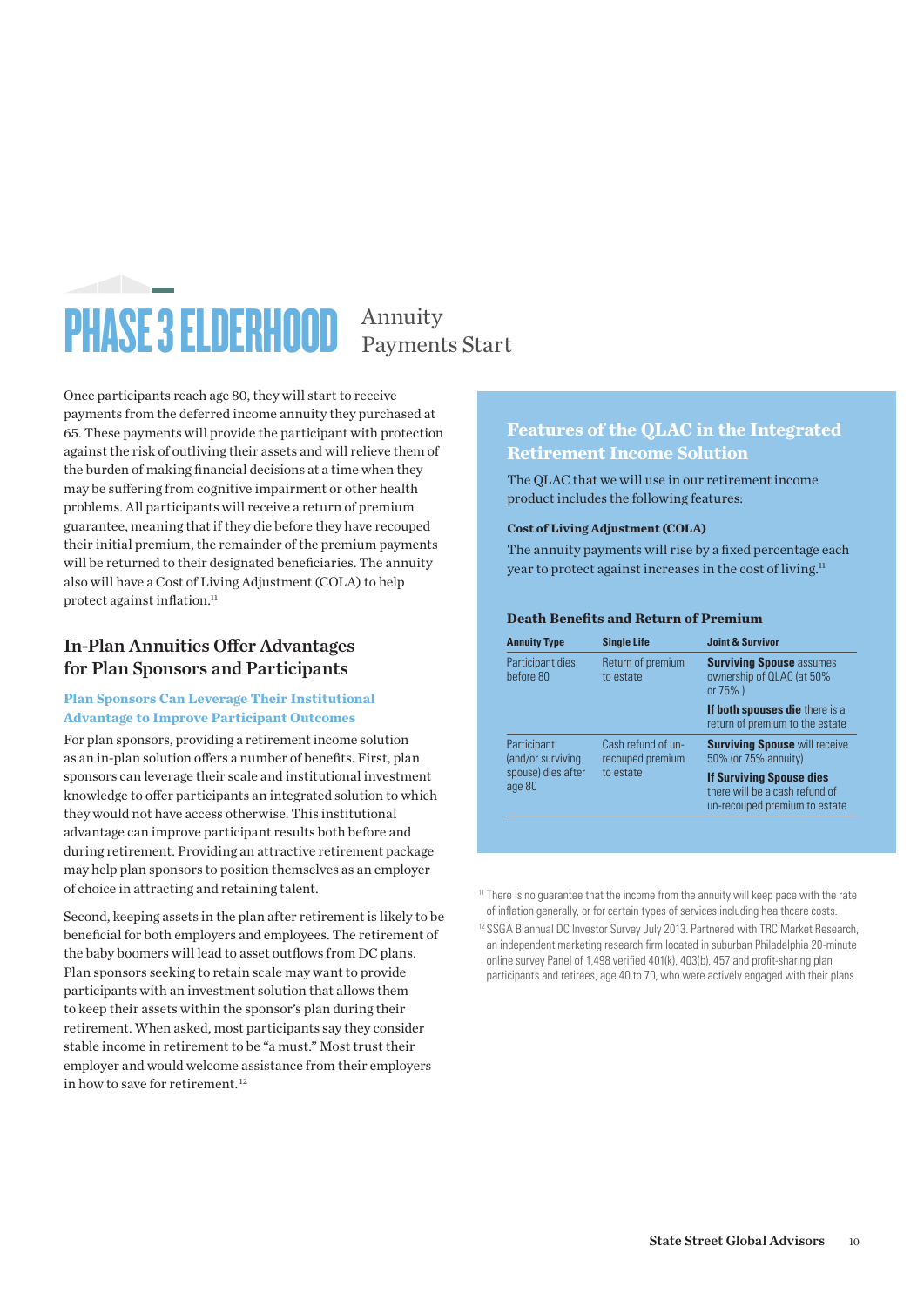Third, recent guidance from the Department of Labor and Treasury clarifies the fiduciary implications to plan sponsors of offering in-plan annuities.13 According to this guidance, the plan sponsor can outsource the selection of the annuity provider to a third-party investment manager. Insurance companies are regulated at the state and federal level, and most states guarantee annuity products up to the value of at least \$100,000 (many offer higher guarantees). As the investment manager, State Street Global Advisors would assume the fiduciary liability of choosing and monitoring the annuity provider, to ensure both that the annuity is a prudent choice and that the annuity provider is credit worthy. This structure provides an additional level of fiduciary relief above state guarantees. SSGA's Independent Fiduciary Team has more than 25 years of institutional experience providing independent fiduciary oversight so that plan sponsors are able to focus on their corporate goals and the continued growth of their business.

#### **Participants Gain Access to a Unique, Integrated Product at an Institutional Price**

For most participants, the process of researching insurance providers and selecting the appropriate annuity is too complicated and time consuming. As a result, very few participants make the active choice to convert part of their savings into an annuity, despite the clear benefits of doing so for many investors. By providing the annuity as a default option in the DC plan, we make it simple for these participants to enjoy the benefits of an annuity without the hassle.

An in-plan contract makes it possible for all participants to purchase a professionally designed, integrated product that has no direct equivalent in the retail marketplace. In addition to the actual annuity purchase, this solution incorporates:

• **Annuity purchase as a default solution:** the plan sponsor and investment manager use their institutional expertise to select and purchase an annuity with no active effort from the participant (who may opt out if they wish)

- • A **pricing review** to ensure that the annuity product is reasonably priced
- • An **annual fiduciary review** to assess the solvency of the insurance provider
- • A **professionally managed annuity prefunding portfolio** that reduces the sequencing risk of the annuity purchase yet provides the participant with full liquidity
- • A **customized annuity design** that incorporates the features that are most valuable to participants (inflation protection, death benefit) while eliminating unnecessary, expensive features (market risk protection)
- • An **integrated drawdown** fund from which to draw down income during the period before the annuity payments begin

In this solution, all participants gain access to institutional pricing for the actual annuity purchase. They do not have to pay the distribution fees associated with retail annuities, which can be as high as 4%. Additionally, by defaulting participants into the solution, we may be able to mitigate some of the costs associated with adverse selection. Adverse selection means that the people who choose to purchase annuities tend to be those with higher-than-normal life expectancies; this dynamic increases the price of annuities. According to academic research, adverse selection may add between 2% and 5% to the price of immediate annuities.<sup>14</sup>

#### An Integrated Solution

The solution that we are proposing in this paper offers an approach that evolves to mitigate the specific risks that participants face at the different stages of the retirement saving process. Various competing products are available to solve for some of the risks that participants face during their retirement journey, but none offer the integrated, holistic solution that we propose here.

<sup>13</sup>Department of Labor, Field Assistance Bulletin No. 2015–02, July 13, 2015.

<sup>&</sup>lt;sup>14</sup> Webb, Anthony "Is Adverse Selection in the Annuity Market a Big Problem?" An Issue in Brief January 2006, Number 40, Center for Retirement Research at Boston College.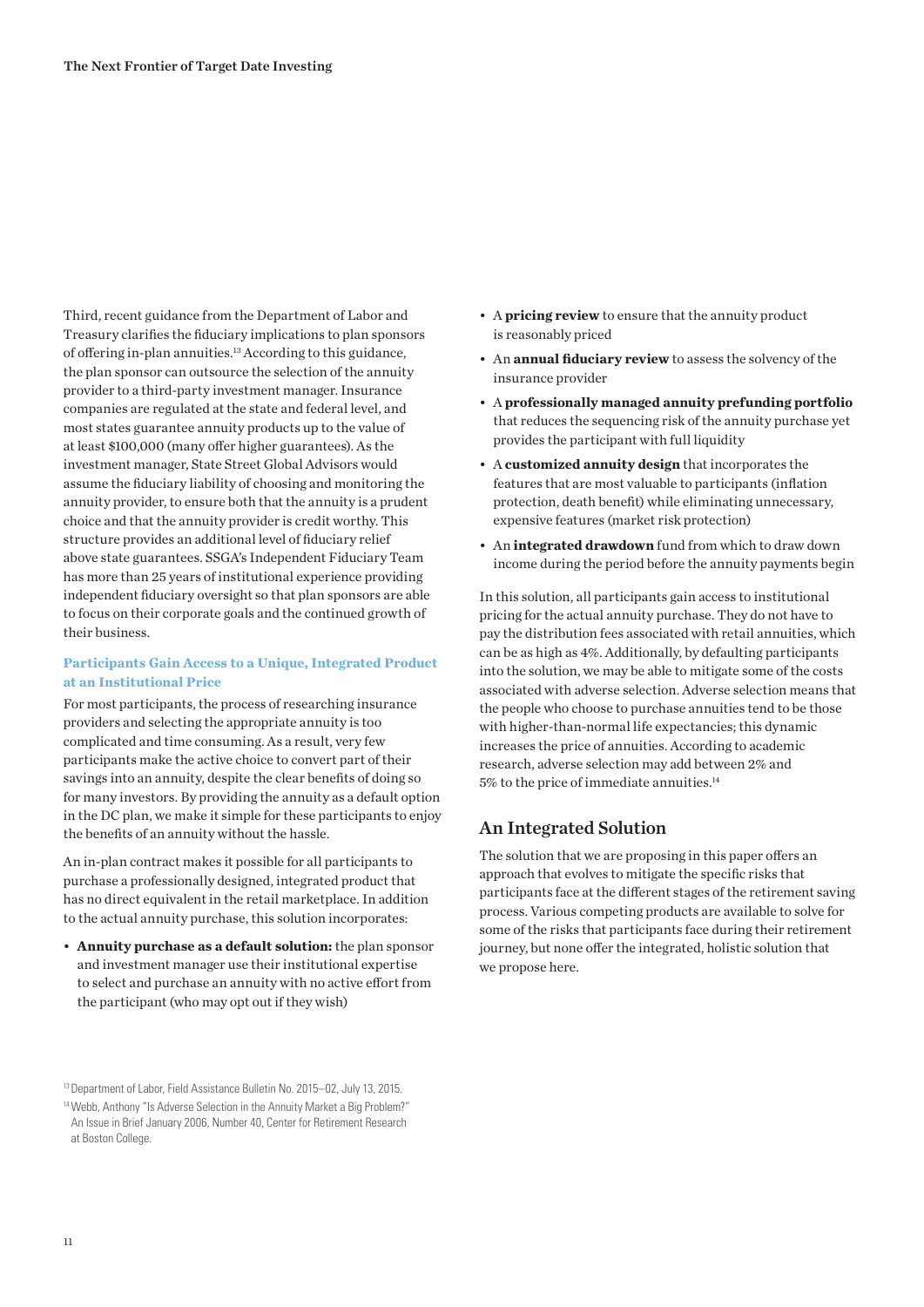#### How the Integrated Retirement Income Solution Compares to Other Products

**Retirement income products have failed to achieve widespread adoption due to a number of challenges:**

| <b>CHALLENGES</b> |                       |                                                                                                                                                             |  | <b>SSGA'S SOLUTION</b>                                                                    |
|-------------------|-----------------------|-------------------------------------------------------------------------------------------------------------------------------------------------------------|--|-------------------------------------------------------------------------------------------|
|                   | <b>Decision Risk</b>  | While participants value guaranteed income, they struggle<br>with the complexity of most annuity products and do not<br>actively opt into annuity purchases |  | <b>Annuity purchase</b><br>is part of the default                                         |
|                   | <b>Liquidity</b>      | Many income products are not liquid and participants<br>have expressed a preference for at least partial liquidity<br>in retirement                         |  | <b>Drawdown strategy provides</b><br>partial liquidity in retirement                      |
|                   | Cost                  | Most income products have complicated features and<br>are expensive                                                                                         |  | <b>Costs controlled through passive</b><br>management and longevity<br>targeted insurance |
|                   | <b>Fiduciary Risk</b> | Many plan sponsors are uncomfortable with taking<br>on the fiduciary risks associated with insurer selection                                                |  | <b>SSGA takes on fiduciary</b><br>role of insurer selection                               |

#### **Where other solutions fall short:**

| <b>Out-of-Plan Annuity</b>                                                                                                                                                                               | <b>In-plan Deferred</b>                                                                                                                                                                                                                                                       | <b>Immediate Annuity</b>                                                                                                                                                                                            | <b>LDI-based Target</b>                                                                                                                                                                                       | <b>Income Option in</b>                                                                                                                                                                                               | <b>TDF</b> w/Variable                                                                                                                                                                                                                                                      | <b>Payout Funds</b>                                                                                                                                   |
|----------------------------------------------------------------------------------------------------------------------------------------------------------------------------------------------------------|-------------------------------------------------------------------------------------------------------------------------------------------------------------------------------------------------------------------------------------------------------------------------------|---------------------------------------------------------------------------------------------------------------------------------------------------------------------------------------------------------------------|---------------------------------------------------------------------------------------------------------------------------------------------------------------------------------------------------------------|-----------------------------------------------------------------------------------------------------------------------------------------------------------------------------------------------------------------------|----------------------------------------------------------------------------------------------------------------------------------------------------------------------------------------------------------------------------------------------------------------------------|-------------------------------------------------------------------------------------------------------------------------------------------------------|
| <b>Purchase Platform</b>                                                                                                                                                                                 | <b>Annuity Purchase</b>                                                                                                                                                                                                                                                       | <b>Tracking Indices</b>                                                                                                                                                                                             | <b>Date Funds</b>                                                                                                                                                                                             | <b>Managed Accounts</b>                                                                                                                                                                                               | Annuity (e.g. GMWB)                                                                                                                                                                                                                                                        |                                                                                                                                                       |
| • Participants first<br>need to roll assets<br>out of plan and make<br>an active decision to<br>purchase annuity<br>• Retail as opposed to<br>institutional pricing<br>• Low utilization<br>when offered | • Participants need<br>to make an active<br>decision to select the<br>annuity from plan<br>investment menu<br>• Annuity certificates<br>are illiquid<br>and subject to<br>surrender fees<br>• Plan sponsor would<br>have to take on<br>fiduciary risk of<br>insurer selection | • Indices that aim<br>to track the cost<br>of purchasing an<br>immediate annuity<br>• Participants need<br>to make an active<br>decision to select<br>the annuity and the<br>insurance provider<br>outside the plan | • The strategy targets<br>a level of income in<br>retirement and may<br>offer a suggested<br>drawdown schedule.<br>but does not<br>purchase an annuity<br>or offer insurance<br>against the<br>longevity risk | Requires active<br>engagement from<br>the participant to<br>receive full benefit<br>from customization<br>• Participants need<br>to make an active<br>decision to purchase<br>an optional annuity<br>outside the plan | • High fees $I/M +$<br>quaranty fees)<br>• Excess withdrawals<br>can trigger<br>penalties or reduce<br>the quaranteed<br>withdrawal amounts<br>• Participants pay<br>quaranty fees during<br>accumulation and<br>through retirement<br>for a benefit they<br>may never use | • Balanced fund that<br>provides suggested<br>withdrawal rates<br>• Does not include an<br>annuity component<br>so no mitigation of<br>longevity risk |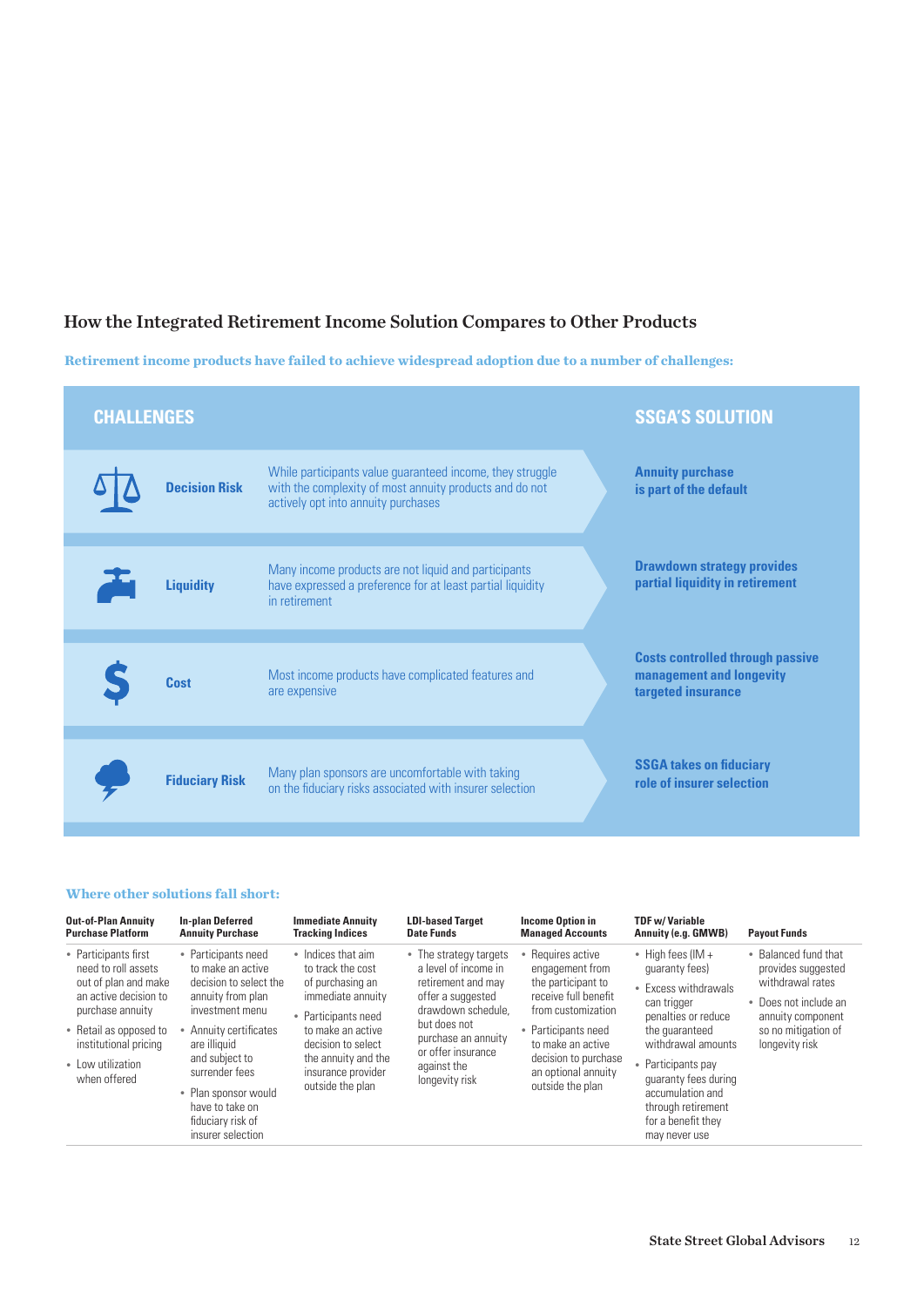### **SUMMARY**

#### **The Plan Sponsor is Uniquely Placed to Help Participants Achieve Retirement Success**

This solution can help the plan sponsor make meaningful improvements to participants' lives by reducing their financial worries before and in retirement. Incorporating a deferred life annuity into the target date funds enables the plan sponsor to mitigate the longevity, sequencing, decision and inflation risk that participants face. The plan sponsor is uniquely positioned to provide this advantage; not only can it use its institutional advantage to provide participants with an outcome superior to what they might be able to achieve individually, but by including the annuity purchase as a default in the integrated retirement income solution, the plan sponsor can also significantly increase the probability that participants will obtain this essential insurance.

The integrated retirement income solution is a comprehensive plan to help make retirement work. The key aspects of this solution are:

**Deferred Annuity Purchase Incorporated as a default Option Within the Target Date Fund**

- • Deferred annuity seeks to provide protection against longevity risk and meaningful income
- Target date funds gradually allocate assets to an annuity prefunding strategy, mitigating sequencing risk
- The participant obtains the annuity as a default, without the need for action unless they decide to opt out
- Participants can draw down assets at their own pace in the early years of retirement, without the risk of outliving their savings
- • Holistic, integrated product design

#### **The Plan Sponsor Can Use Its Institutional Advantages to Provide Better Outcomes for Participants**

- • Economies of scale can lead to better pricing on annuity products
- • SSGA carries out a pricing review to ensure that the annuity product is reasonably priced
- SSGA's status and experience enable us to bring a coalition of partners together to provide your participants with an integrated solution

#### **SSGA will Assume Fiduciary Risk for Insurer Selection**

- The plan sponsor can delegate responsibility for the selection and monitoring of the insurance provider to an investment manager (SSGA), if desired
- • The annuity contract is backed by state insurance guarantees; most states guarantee annuity products up to the value of at least \$100,000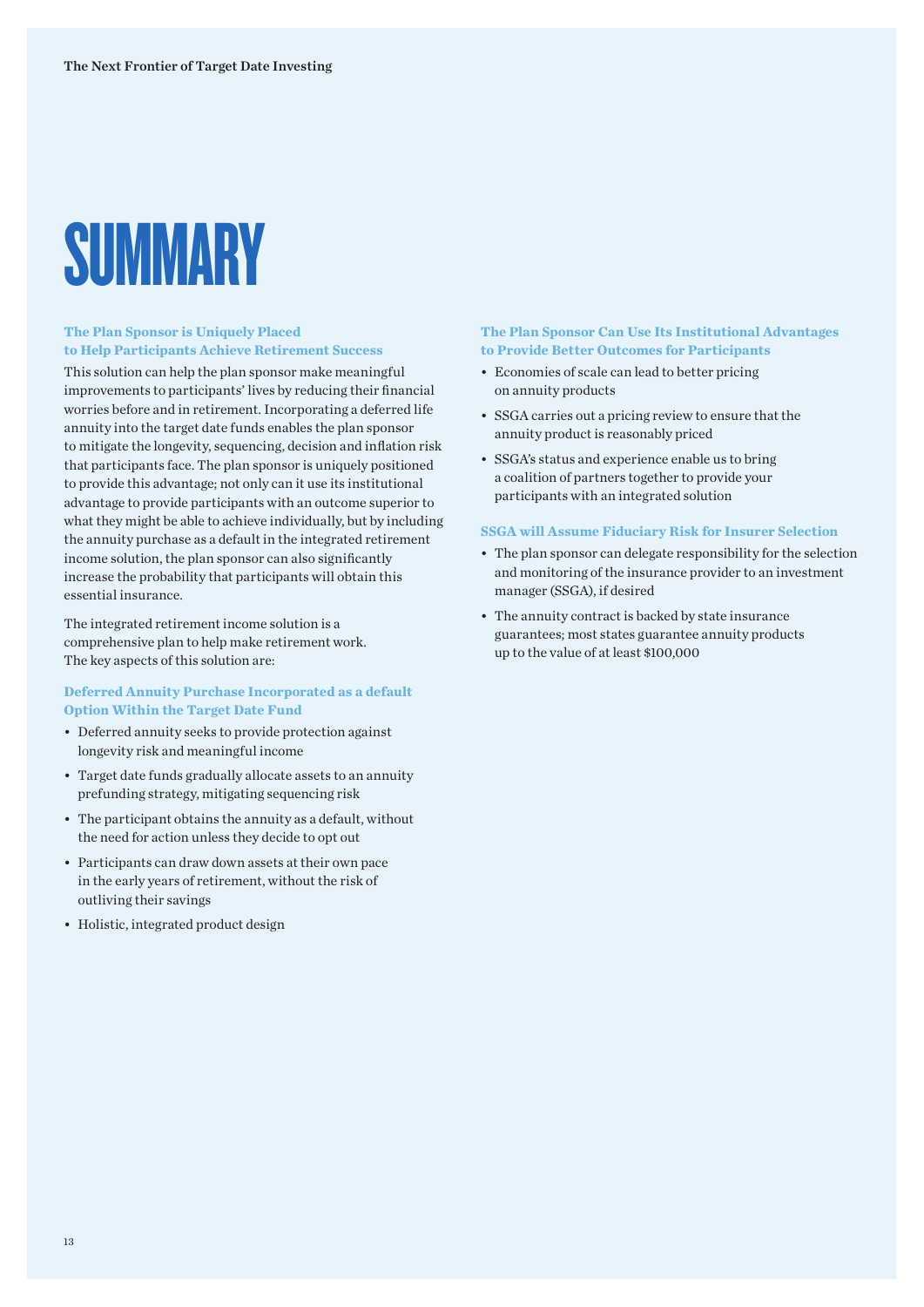#### **Glossary**

**3(38) Fiduciary** A plan sponsor may engage a 3(38) investment manager to evaluate and select both insurers and specific products. A 3(38) fiduciary is a bank, insurance company or registered investment advisor that assumes legal responsibility for selecting, monitoring and replacing investments. For example, SSGA is a 3(38) fiduciary that routinely represents plan sponsors in DB plan annuitizations and could serve in this capacity.

**Annuity** A financial product offered by an insurance company and designed to accept and grow funds from an individual and then, upon annuitization, pay out a stream of payments to the individual over a specified period of time. Annuities are often used to secure steady cash flow during retirement years.

**Annuity Prefunding Portfolio** A portfolio of fixed income instruments, such as long-dated government and corporate bonds, that aims to track the price of a deferred income annuity by matching the key rate durations and credit spreads of the prefunding portfolio to those of the annuity. By building up the exposure to the annuity purchase over time, it is possible to reduce the point-in-time risk of the annuity purchase.

**COLA** The cost of living adjustment means that the value of the annuity payout increases by a predetermined amount each year. This helps preserve the purchasing power of the annuity against inflation.

**Deferred Annuity** An annuity that does not start payments immediately, but at some specified future date.

**Defined Benefit Plan** An employer-sponsored retirement plan where employee benefits are derived from a specified formula using factors such as, but not limited to, salary history and duration of employment. Investment risk and portfolio management are entirely under the control of the company.

**Defined Contribution Plan** An employer-sponsored retirement whereby employees make contributions to accumulate wealth during their working years to provide income in retirement. Often times, an employer will match an employee's contribution, up to a certain amount.

**ERISA 3(38)** The Employee Retirement Income Security Act (ERISA) is a Federal law that sets standards of protection for individuals in most voluntarily established, private-sector retirement plans. ERISA requires plans to provide participants with plan information, including important facts about plan features and funding; sets minimum standards for participation, vesting, benefit accrual, and funding; provides fiduciary responsibilities for those who manage and control plan assets; requires plans to establish a claims and appeals process for participants to get benefits from their plans; gives participants the right to sue for benefits and breaches of fiduciary duty; and if a defined benefit plan is terminated, guarantees payment of certain benefits through a Federally chartered corporation, the Pension Benefit Guaranty Corporation (PBGC). (Source: [dol.gov](http://dol.gov)).

**IRA** Individual Retirement Account, an investment account used by individuals to save for retirement.

**Longevity Risk** The risk that an individual will live longer than expected with the potential result of exhausting all income sources before death.

**QDIA** Qualified Default Investment Alternatives are investments such as target date or balanced fund investments plan that plan sponsors are allowed to automatically place participants who do not specifically chose other investments into.

**Target Date Fund** An investment fund designed to adjust an asset allocation mix over time typically by becoming more conservative as the target date (usually retirement) approaches.

#### **About State Street Global Advisors**

For four decades, State Street Global Advisors has served the world's governments, institutions and financial advisors. With a rigorous, risk-aware approach built on research, analysis and market-tested experience, we build from a breadth of active and index strategies to create cost-effective solutions. As stewards, we help portfolio companies see that what is fair for people and sustainable for the planet can deliver long-term performance. And, as pioneers in index, ETF, and ESG investing, we are always inventing new ways to invest. As a result, we have become the world's third largest asset manager with US \$2.72 trillion\* under our care.

\*AUM reflects approximately \$32.9 billion (as of June 30, 2018), with respect to which State Street Global Advisors Funds Distributors, LLC (SSGA FD) serves as marketing agent; SSGA FD and State Street Global Advisors are affiliated.